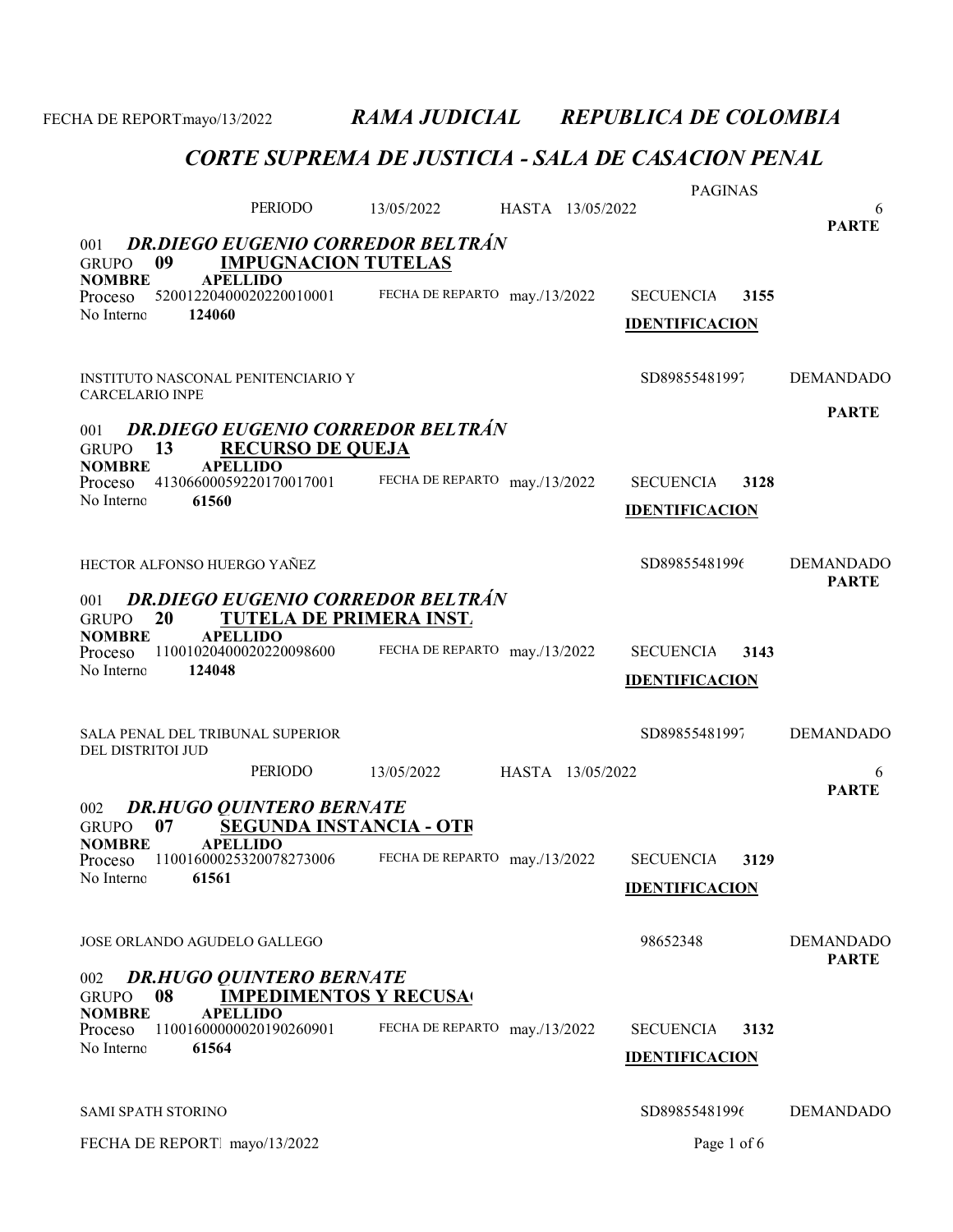|                                                                                      |                                | <b>PAGINAS</b>           |                  |
|--------------------------------------------------------------------------------------|--------------------------------|--------------------------|------------------|
| <b>DR.HUGO QUINTERO BERNATE</b><br>002                                               |                                |                          | <b>PARTE</b>     |
| 09<br><b>IMPUGNACION TUTELAS</b><br><b>GRUPO</b><br><b>NOMBRE</b><br><b>APELLIDO</b> |                                |                          |                  |
| 11001222000020220009301<br>Proceso                                                   | FECHA DE REPARTO may./13/2022  | <b>SECUENCIA</b><br>3150 |                  |
| No Interno<br>124055                                                                 |                                | <b>IDENTIFICACION</b>    |                  |
|                                                                                      |                                |                          |                  |
| 73001220400020220007201<br>Proceso<br>No Interno<br>124063                           | FECHA DE REPARTO may./13/2022  | <b>SECUENCIA</b><br>3158 |                  |
|                                                                                      |                                | <b>IDENTIFICACION</b>    |                  |
|                                                                                      |                                |                          |                  |
| <b>JUZGADO SEPTIMO DE EJECUCION DE</b><br>PENAS Y MEDIDAS DE                         |                                | SD89855481997            | <b>DEMANDADO</b> |
| <b>DR.HUGO QUINTERO BERNATE</b><br>002                                               |                                |                          | <b>PARTE</b>     |
| <b>TUTELA DE PRIMERA INST.</b><br><b>GRUPO</b><br>20                                 |                                |                          |                  |
| <b>NOMBRE</b><br><b>APELLIDO</b><br>11001020400020220098200<br>Proceso               | FECHA DE REPARTO may./13/2022  | <b>SECUENCIA</b><br>3138 |                  |
| No Interno<br>124044                                                                 |                                | <b>IDENTIFICACION</b>    |                  |
|                                                                                      |                                |                          |                  |
| SALA DE CASACION LABORAL DE LA<br>CORTE SUPREMA DE J                                 |                                | SD89855481997            | <b>DEMANDADO</b> |
| PERIODO                                                                              | 13/05/2022<br>HASTA 13/05/2022 |                          | 6                |
| <b>DR.GERSON CHAVERRA CASTRO</b><br>003                                              |                                |                          | <b>PARTE</b>     |
| <b>IMPUGNACION TUTELAS</b><br>09<br><b>GRUPO</b>                                     |                                |                          |                  |
| <b>APELLIDO</b><br><b>NOMBRE</b><br>11001220400020220162401<br>Proceso               | FECHA DE REPARTO may./13/2022  | <b>SECUENCIA</b><br>3147 |                  |
| No Interno<br>124052                                                                 |                                | <b>IDENTIFICACION</b>    |                  |
|                                                                                      |                                |                          |                  |
| 11001220400020220174601<br>Proceso                                                   | FECHA DE REPARTO may./13/2022  | <b>SECUENCIA</b><br>3149 |                  |
| No Interno<br>124054                                                                 |                                | <b>IDENTIFICACION</b>    |                  |
|                                                                                      |                                |                          |                  |
| 73001220400020220037701<br>Proceso<br>No Interno<br>124064                           | FECHA DE REPARTO may./13/2022  | <b>SECUENCIA</b><br>3159 |                  |
|                                                                                      |                                | <b>IDENTIFICACION</b>    |                  |
| JUZGADO SEGUNDO PENAL PENAL                                                          |                                | SD89855481998            | <b>DEMANDADO</b> |
| MUNICIPAL CON FUNCION                                                                |                                |                          |                  |
| <b>DR.GERSON CHAVERRA CASTRO</b><br>003                                              |                                |                          | <b>PARTE</b>     |
| 14<br><b>CASACION</b><br><b>GRUPO</b><br><b>NOMBRE</b><br><b>APELLIDO</b>            |                                |                          |                  |
| 20001600123120160116101<br>Proceso<br>61562<br>No Interno                            | FECHA DE REPARTO may./13/2022  | <b>SECUENCIA</b><br>3130 |                  |
|                                                                                      |                                | <b>IDENTIFICACION</b>    |                  |
| FECHA DE REPORT mayo/13/2022                                                         |                                | Page 2 of 6              |                  |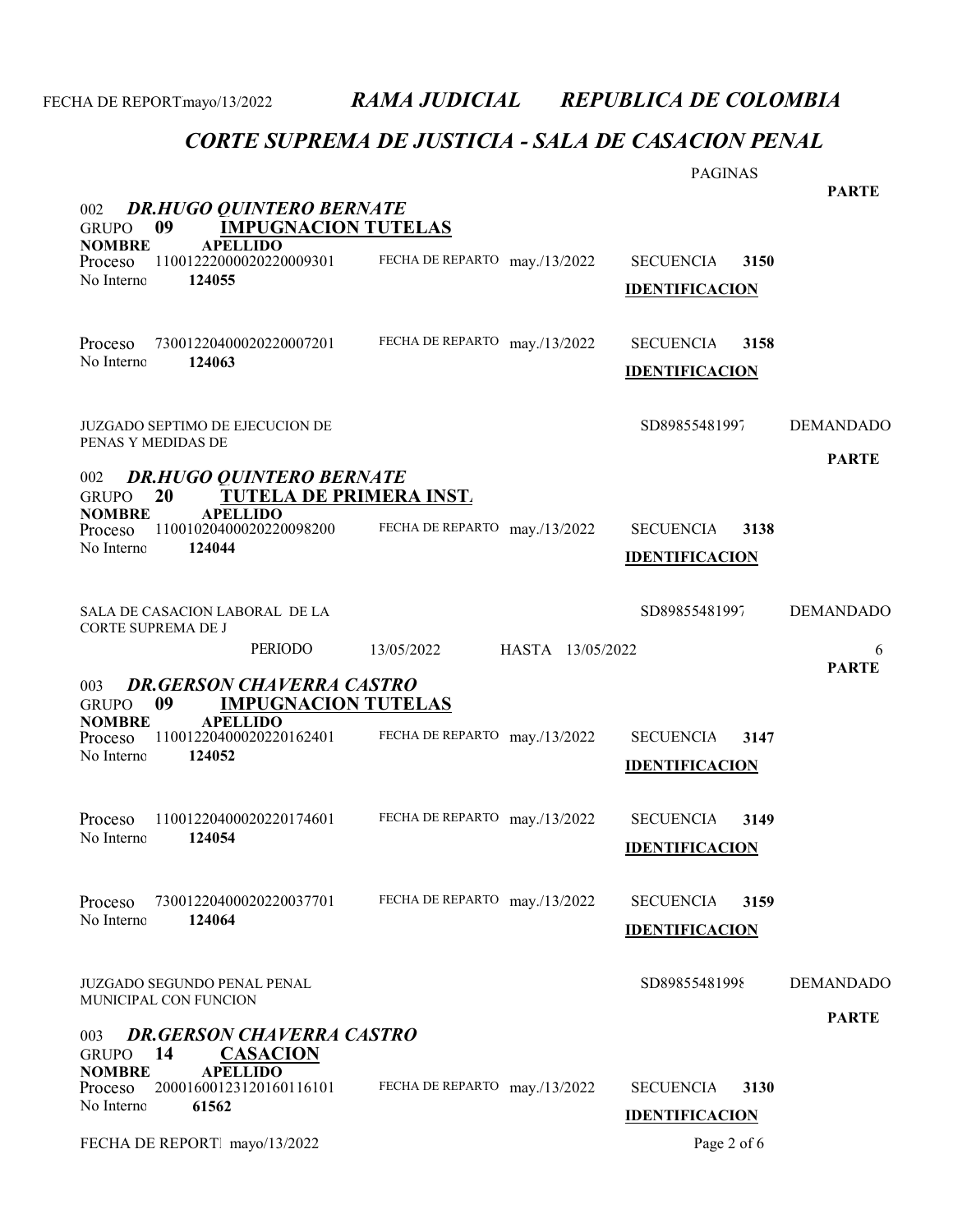### CORTE SUPREMA DE JUSTICIA - SALA DE CASACION PENAL

PAGINAS

| WALTER GARCIA MACAHDO<br><b>DR.GERSON CHAVERRA CASTRO</b><br>003                          | SD89855481996                  | <b>DEMANDADO</b><br><b>PARTE</b> |                  |
|-------------------------------------------------------------------------------------------|--------------------------------|----------------------------------|------------------|
| <b>TUTELA DE PRIMERA INST.</b><br>20<br><b>GRUPO</b>                                      |                                |                                  |                  |
| <b>NOMBRE</b><br><b>APELLIDO</b>                                                          |                                |                                  |                  |
| 11001020400020220097900<br>Proceso<br>No Interno<br>124041                                | FECHA DE REPARTO may./13/2022  | <b>SECUENCIA</b><br>3134         |                  |
|                                                                                           |                                | <b>IDENTIFICACION</b>            |                  |
| 11001020400020220098700<br>Proceso                                                        | FECHA DE REPARTO may./13/2022  | <b>SECUENCIA</b><br>3144         |                  |
| 124049<br>No Interno                                                                      |                                | <b>IDENTIFICACION</b>            |                  |
| SALA DE EXTINCION DEL DERECHO DE                                                          |                                | SD89855481997                    | <b>DEMANDADO</b> |
| <b>DOMINIO DEL TRIBU</b>                                                                  |                                |                                  |                  |
| <b>DR.GERSON CHAVERRA CASTRO</b><br>003                                                   |                                |                                  | <b>PARTE</b>     |
| 42<br><b>IMPUGNACIONES ESPECIAL</b><br><b>GRUPO</b>                                       |                                |                                  |                  |
| <b>APELLIDO</b><br><b>NOMBRE</b><br>76001600019320158042201<br>Proceso                    | FECHA DE REPARTO may./13/2022  | <b>SECUENCIA</b><br>3135         |                  |
| No Interno<br>61565                                                                       |                                |                                  |                  |
|                                                                                           |                                | <b>IDENTIFICACION</b>            |                  |
| OSCAR IVAN CUBILLOS MANRIQUE                                                              |                                | 1012389955                       | <b>DEMANDADO</b> |
| PERIODO                                                                                   | 13/05/2022<br>HASTA 13/05/2022 |                                  | 6                |
|                                                                                           |                                |                                  | <b>PARTE</b>     |
| <b>DR.FABIO OSPITIA GARZÓN</b><br>004<br>09<br><b>IMPUGNACION TUTELAS</b><br><b>GRUPO</b> |                                |                                  |                  |
| <b>APELLIDO</b><br><b>NOMBRE</b>                                                          |                                |                                  |                  |
| 54001220400220220019901<br>Proceso                                                        | FECHA DE REPARTO may./13/2022  | <b>SECUENCIA</b><br>3157         |                  |
| No Interno<br>124062                                                                      |                                | <b>IDENTIFICACION</b>            |                  |
|                                                                                           |                                |                                  |                  |
| JUZGADO PRIMERO PENAL DEL CIRCUITO<br>ESPECIALIZADO C                                     |                                | SD89855481997                    | <b>DEMANDADO</b> |
|                                                                                           |                                |                                  | <b>PARTE</b>     |
| DR.FABIO OSPITIA GARZÓN<br>004<br>20<br><b>TUTELA DE PRIMERA INST.</b><br><b>GRUPO</b>    |                                |                                  |                  |
| <b>APELLIDO</b><br>NOMBRE<br>11001020400020220098100<br>Proceso                           | FECHA DE REPARTO may./13/2022  | <b>SECUENCIA</b><br>3137         |                  |
| No Interno<br>124043                                                                      |                                |                                  |                  |
|                                                                                           |                                | <b>IDENTIFICACION</b>            |                  |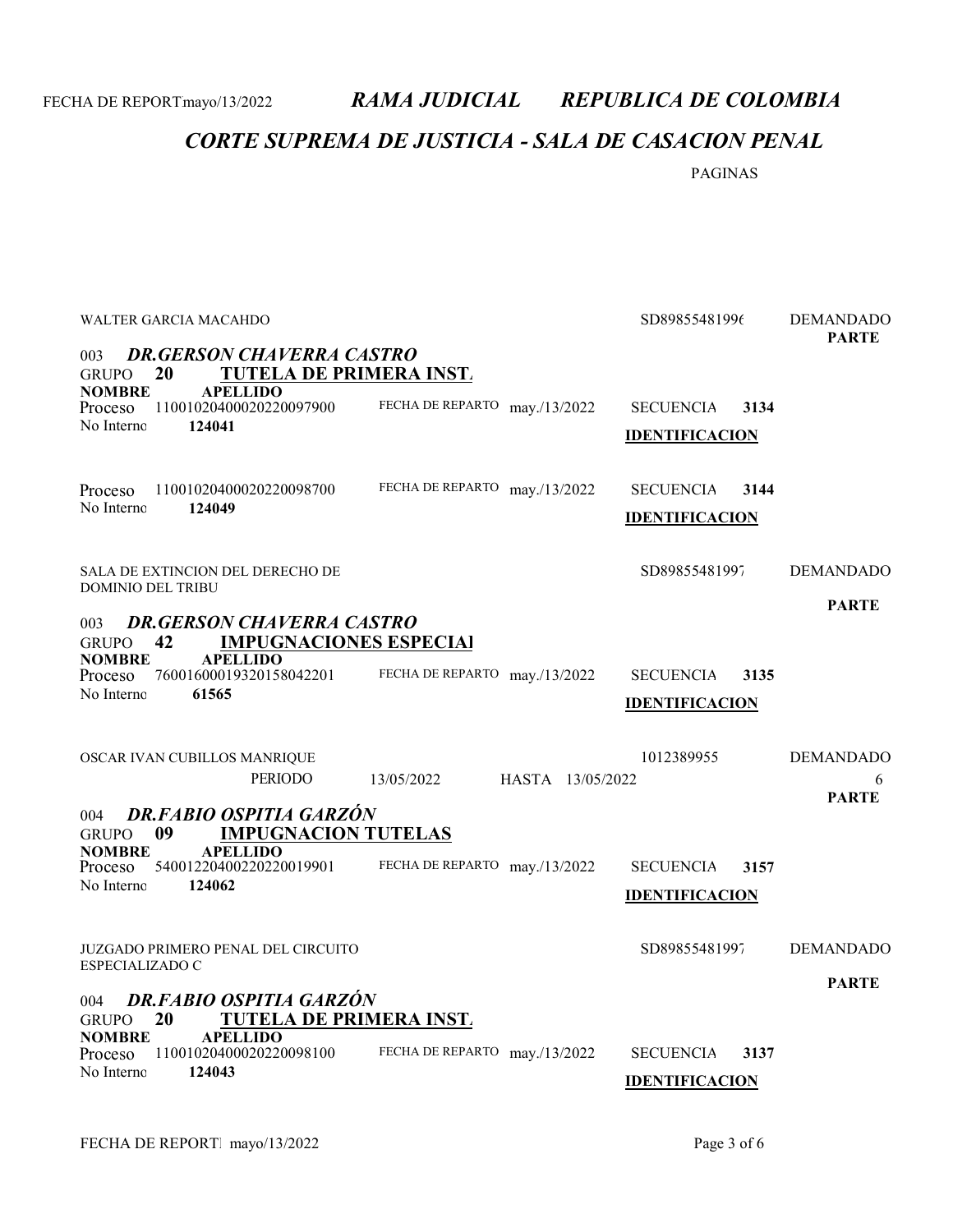| SALA PENAL DEL TRIBUNAL SUPERIOR<br>DEL DISTRITO JUDI |                                                   |                                          |                  | <b>PAGINAS</b><br>SD89855481997           |      | <b>DEMANDADO</b>  |
|-------------------------------------------------------|---------------------------------------------------|------------------------------------------|------------------|-------------------------------------------|------|-------------------|
|                                                       | PERIODO                                           | 13/05/2022                               | HASTA 13/05/2022 |                                           |      | 6<br><b>PARTE</b> |
| 005<br>09<br><b>GRUPO</b>                             | <b>IMPUGNACION TUTELAS</b>                        | <b>DR.LUIS ANTONIO HERNANDEZ BARBOSA</b> |                  |                                           |      |                   |
| <b>NOMBRE</b><br>Proceso<br>No Interno<br>124051      | <b>APELLIDO</b><br>11001220400020220154001        | FECHA DE REPARTO may./13/2022            |                  | <b>SECUENCIA</b><br><b>IDENTIFICACION</b> | 3146 |                   |
|                                                       |                                                   |                                          |                  |                                           |      |                   |
| Proceso<br>No Interno<br>124057                       | 19001220400020220014401                           | FECHA DE REPARTO may./13/2022            |                  | <b>SECUENCIA</b>                          | 3152 |                   |
|                                                       |                                                   |                                          |                  | <b>IDENTIFICACION</b>                     |      |                   |
| JUZGADO QUINTO DE EJECUCION DE<br>PENAS Y MEDIDAS DE  |                                                   |                                          |                  | SD89855481997                             |      | <b>DEMANDADO</b>  |
| 005                                                   |                                                   | <b>DR.LUIS ANTONIO HERNANDEZ BARBOSA</b> |                  |                                           |      | <b>PARTE</b>      |
| 20<br><b>GRUPO</b><br><b>NOMBRE</b>                   | <b>TUTELA DE PRIMERA INST.</b><br><b>APELLIDO</b> |                                          |                  |                                           |      |                   |
| Proceso<br>No Interno<br>124042                       | 11001020400020220098000                           | FECHA DE REPARTO may./13/2022            |                  | <b>SECUENCIA</b><br><b>IDENTIFICACION</b> | 3136 |                   |
|                                                       |                                                   |                                          |                  |                                           |      |                   |
| SALA PENAL DEL TRIBUNAL SUPERIOR                      |                                                   |                                          |                  | SD89855481997                             |      | <b>DEMANDADO</b>  |
| DEL DISTRITO JUDI                                     | <b>PERIODO</b>                                    | 13/05/2022                               | HASTA 13/05/2022 |                                           |      | 6                 |
| 006                                                   | DRA.MYRIAM AVILA ROLDAN                           |                                          |                  |                                           |      | <b>PARTE</b>      |
| 09<br><b>GRUPO</b><br><b>NOMBRE</b>                   | <b>IMPUGNACION TUTELAS</b><br><b>APELLIDO</b>     |                                          |                  |                                           |      |                   |
| Proceso<br>No Interno<br>124050                       | 11001220400020220102301                           | FECHA DE REPARTO may./13/2022            |                  | <b>SECUENCIA</b><br><b>IDENTIFICACION</b> | 3145 |                   |
| Proceso                                               | 41001220400020220011201                           | FECHA DE REPARTO may./13/2022            |                  | <b>SECUENCIA</b>                          | 3153 |                   |
| No Interno<br>124058                                  |                                                   |                                          |                  | <b>IDENTIFICACION</b>                     |      |                   |
| <b>JUZGADO CUARTO DE EJECUCION DE</b>                 |                                                   |                                          |                  | SD89855481997                             |      | <b>DEMANDADO</b>  |
| PENAS Y MEDIDAS DE<br>006                             | DRA.MYRIAM AVILA ROLDAN                           |                                          |                  |                                           |      | <b>PARTE</b>      |
| 33<br><b>GRUPO</b><br><b>NOMBRE</b>                   | <b>DEFINICION DE COMPETEN</b><br><b>APELLIDO</b>  |                                          |                  |                                           |      |                   |
| Proceso<br>No Interno<br>61563                        | 05001600020620192677001                           | FECHA DE REPARTO may./13/2022            |                  | <b>SECUENCIA</b><br><b>IDENTIFICACION</b> | 3131 |                   |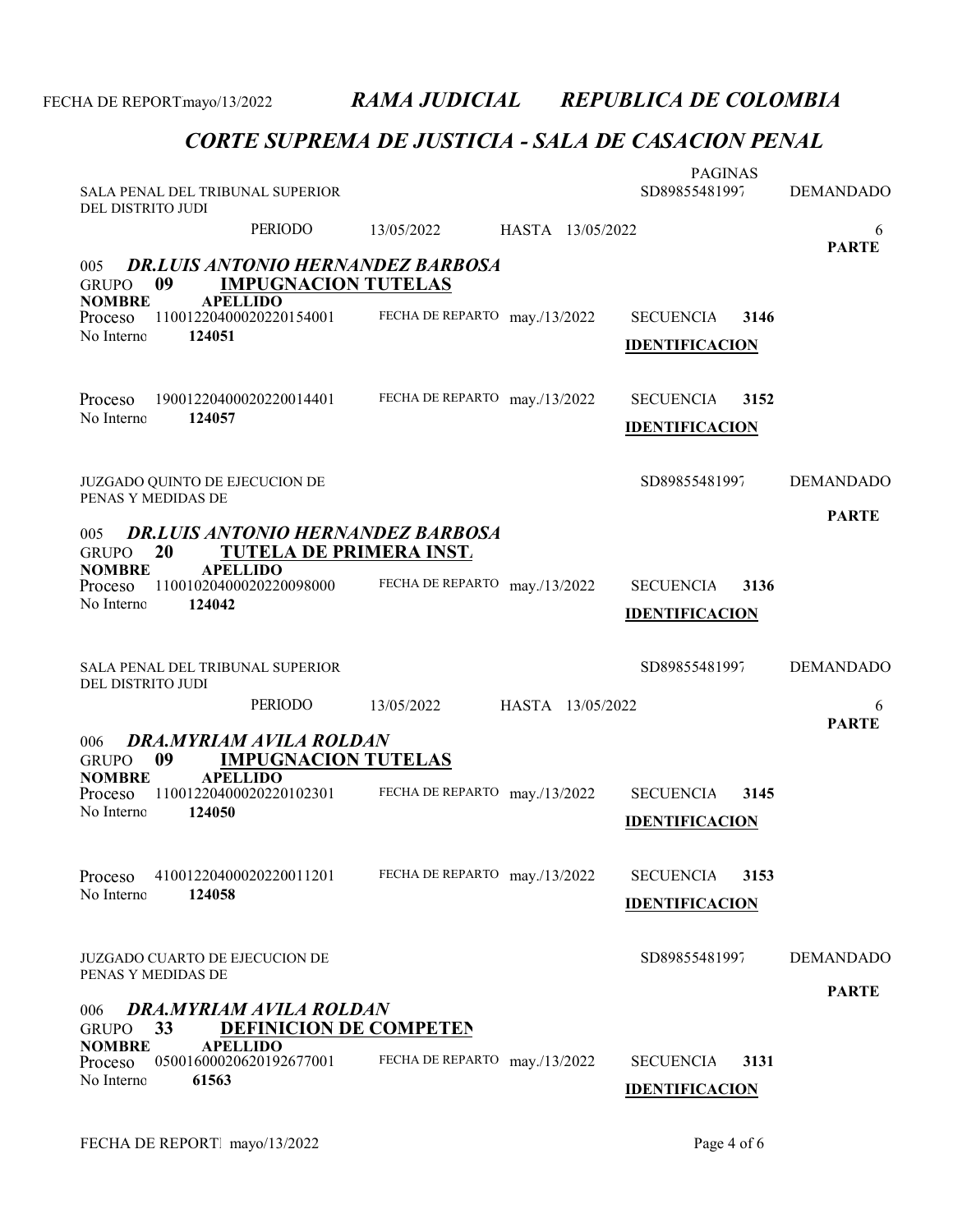| <b>TAMAYO</b>                   | DIEGO HUMBERTO CASTAÑEDA |                                                                          |                               |                  | <b>PAGINAS</b><br>SD89855481996           |      | <b>DEMANDADO</b> |
|---------------------------------|--------------------------|--------------------------------------------------------------------------|-------------------------------|------------------|-------------------------------------------|------|------------------|
|                                 |                          | PERIODO                                                                  | 13/05/2022                    | HASTA 13/05/2022 |                                           |      | 6                |
| 007<br><b>GRUPO</b>             | 09                       | <b>DR.JOSE FRANCISCO ACUÑA VIZCAYA</b><br><b>IMPUGNACION TUTELAS</b>     |                               |                  |                                           |      | <b>PARTE</b>     |
| <b>NOMBRE</b><br><b>Proceso</b> |                          | <b>APELLIDO</b><br>47001220400020220010401                               | FECHA DE REPARTO may./13/2022 |                  | <b>SECUENCIA</b>                          | 3154 |                  |
| No Interno                      | 124059                   |                                                                          |                               |                  | <b>IDENTIFICACION</b>                     |      |                  |
|                                 | PUEBLO VIEJO MAGDAL      | JUZGADO PROMISCUO MUNICIPAL DE                                           |                               |                  | SD89855481997                             |      | <b>DEMANDADO</b> |
| 007<br><b>GRUPO</b>             | 20                       | <b>DR.JOSE FRANCISCO ACUÑA VIZCAYA</b><br><b>TUTELA DE PRIMERA INST.</b> |                               |                  |                                           |      | <b>PARTE</b>     |
| <b>NOMBRE</b><br>Proceso        |                          | <b>APELLIDO</b><br>11001020400020220098300                               | FECHA DE REPARTO may./13/2022 |                  | <b>SECUENCIA</b>                          | 3139 |                  |
| No Interno                      | 124045                   |                                                                          |                               |                  | <b>IDENTIFICACION</b>                     |      |                  |
|                                 |                          |                                                                          |                               |                  |                                           |      |                  |
| Proceso<br>No Interno           | 124046                   | 11001020400020220098400                                                  | FECHA DE REPARTO may./13/2022 |                  | <b>SECUENCIA</b><br><b>IDENTIFICACION</b> | 3140 |                  |
|                                 |                          |                                                                          |                               |                  |                                           |      |                  |
|                                 |                          |                                                                          |                               |                  |                                           |      |                  |
| DEL DISTRITO JUDI               |                          | SALA PENAL DEL TRIBUNAL SUPERIOR                                         |                               |                  | SD89855481997                             |      | <b>DEMANDADO</b> |
|                                 |                          | <b>PERIODO</b>                                                           | 13/05/2022                    | HASTA 13/05/2022 |                                           |      | 6                |
| 008<br><b>GRUPO</b>             | 09                       | <b>DRA, PATRICIA SALAZAR CUELLAR</b><br><b>IMPUGNACION TUTELAS</b>       |                               |                  |                                           |      | <b>PARTE</b>     |
| <b>NOMBRE</b><br>Proceso        |                          | <b>APELLIDO</b><br>52001220400020220010801                               | FECHA DE REPARTO may./13/2022 |                  | <b>SECUENCIA</b>                          | 3156 |                  |
| No Interno                      | 124061                   |                                                                          |                               |                  | <b>IDENTIFICACION</b>                     |      |                  |
| Proceso                         |                          | 76001220400020220050401                                                  | FECHA DE REPARTO may./13/2022 |                  | <b>SECUENCIA</b>                          | 3160 |                  |
| No Interno                      | 124065                   |                                                                          |                               |                  | <b>IDENTIFICACION</b>                     |      |                  |
| <b>FUNCION DE CONTRO</b>        |                          | <b>JUZGADO DOCE PENAL MUNICIPAL CON</b>                                  |                               |                  | SD89855481998                             |      | <b>DEMANDADO</b> |
| 008                             |                          | DRA.PATRICIA SALAZAR CUELLAR                                             |                               |                  |                                           |      | <b>PARTE</b>     |
| <b>GRUPO</b><br><b>NOMBRE</b>   | 20                       | <b>TUTELA DE PRIMERA INST.</b><br><b>APELLIDO</b>                        |                               |                  |                                           |      |                  |
| Proceso<br>No Interno           | 124040                   | 11001020400020220097800                                                  | FECHA DE REPARTO may./13/2022 |                  | <b>SECUENCIA</b><br><b>IDENTIFICACION</b> | 3133 |                  |